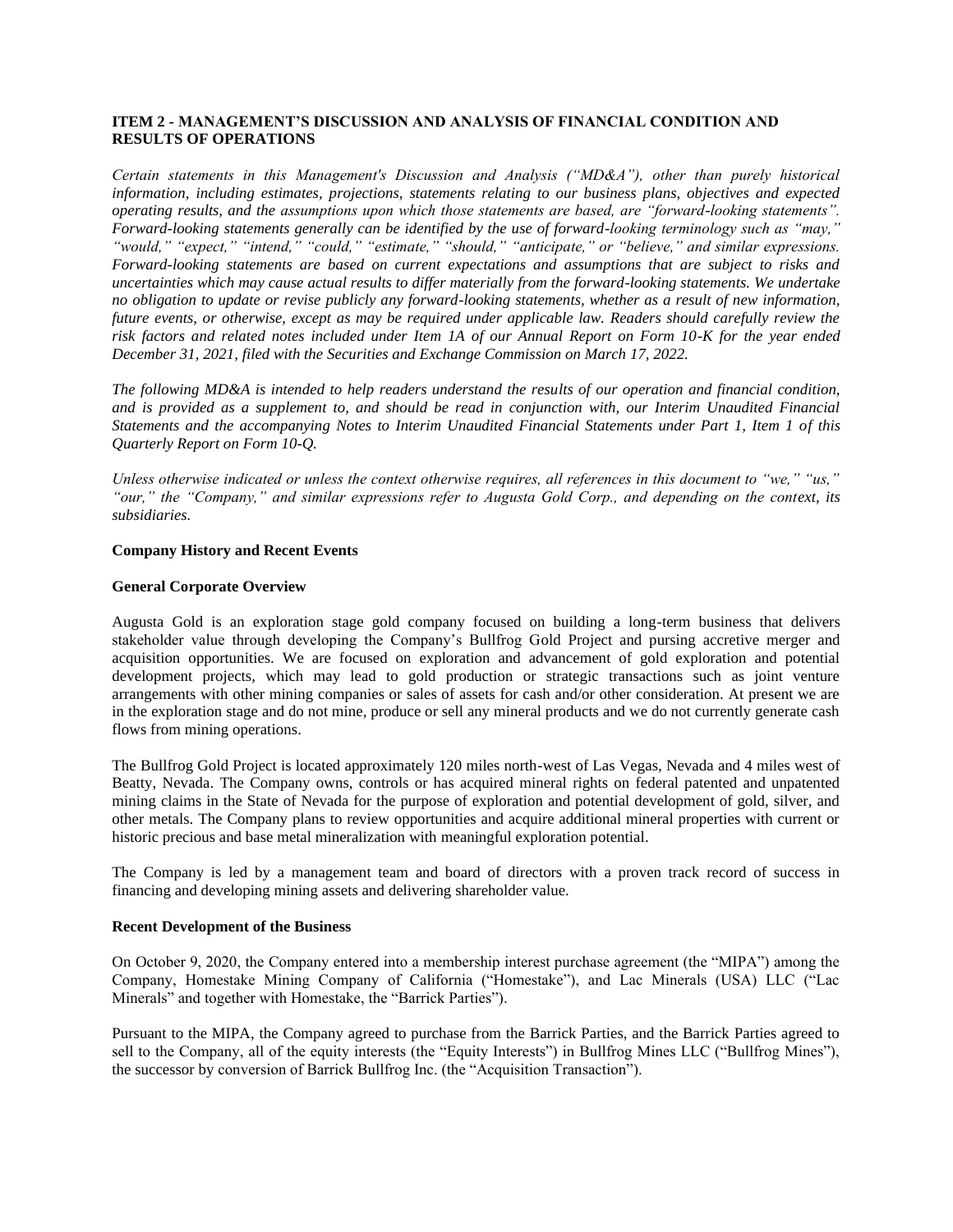The Acquisition Transaction closed on October 26, 2020. Through the Company's acquisition of the Equity Interests, the Company acquired rights to 1,500 acres of land adjoining the Company's Bullfrog Gold deposit.

Following closing of the Acquisition Transaction, the Company's board and management was reconstituted to include Maryse Belanger as President, CEO and director, and Messrs. Donald Taylor and Daniel Earle as directors of the Company joining Mr. David Beling as the sole pre-existing Company director.

On January 7, 2021, the Company announced the appointment of Mr. Richard Warke, Ms. Poonam Puri and Mr. John Boehner as directors of the Company, the resignation of Mr. David Beling as a director of the Company, and the appointments of new members of management. On January 20, 2021, the Company announced the appointment of Mr. Len Boggio as a director of the Company.

On April 13, 2021, the Company announced the appointment of Mr. Donald Taylor as President and Chief Executive Officer of the Company and the resignation of Maryse Belanger as President, Chief Executive Officer and a director.

#### **Results of Operations**

# *Three Months Ended March 31, 2022 and 2021*

|                                             | <b>Three Months Ended</b>    |
|---------------------------------------------|------------------------------|
|                                             | 3/31/22<br>3/31/21           |
| Operating expenses                          |                              |
| General and administrative                  | $$1,067,879$ \,<br>1,338,457 |
| Exploration, evaluation and project expense | 2,584,323<br>338,639         |
| Accretion expense                           | 7.099<br>4,940               |
| Depreciation expense                        | 11,014<br>8,066              |
| Total operating expenses                    | 1,424,631<br>3,935,786       |
|                                             |                              |
| Net operating loss                          | (3,935,786)<br>(1,424,631)   |
|                                             |                              |
| Revaluation of warrant liability            | (7,007,886)<br>(206, 193)    |
| Foreign currency exchange gain              | 209,611<br>195,326           |
| Net loss                                    | \$(1,421,213) \$(10,748,346) |

For the three months ending March 31, 2022, the Company decreased general and administrative expenses by approximately \$270,000. The increase was due to the following year over year variances:

| Three months ending               | 3/31/2022   |         | 3/31/2021 |             | Variance |           |
|-----------------------------------|-------------|---------|-----------|-------------|----------|-----------|
| Accounting fees                   | S           | 89,000  | \$.       | 95,000      |          | (6,000)   |
| Legal and other professional fees |             | 276,000 |           | 215,000     |          | 61,000    |
| Marketing expense                 |             | 14,000  |           | 77,000      |          | (63,000)  |
| Payroll                           |             | 62,000  |           | 478,000     |          | (416,000) |
| Corporate expenses & rent         |             | 19,000  |           | 143,000     |          | (124,000) |
| Share based compensation          |             | 439,000 |           | 234,000     |          | 205,000   |
| Insurance                         |             | 42,000  |           | 26,000      |          | 16,000    |
| Stock exchange fees               |             | 39,000  |           | 43,000      |          | (4,000)   |
| Other general expenses            |             | 88,000  |           | 27,000      |          | 61,000    |
| Total                             | \$1,068,000 |         |           | \$1,338,000 |          | (270,000) |

- Accounting fees decrease resulted from fewer costs for additional consulting fees needed for required regulatory filings and tax compliance in 2021.
- Legal fees were needed for additional stock exchange listing compliance requirements in 2021 and there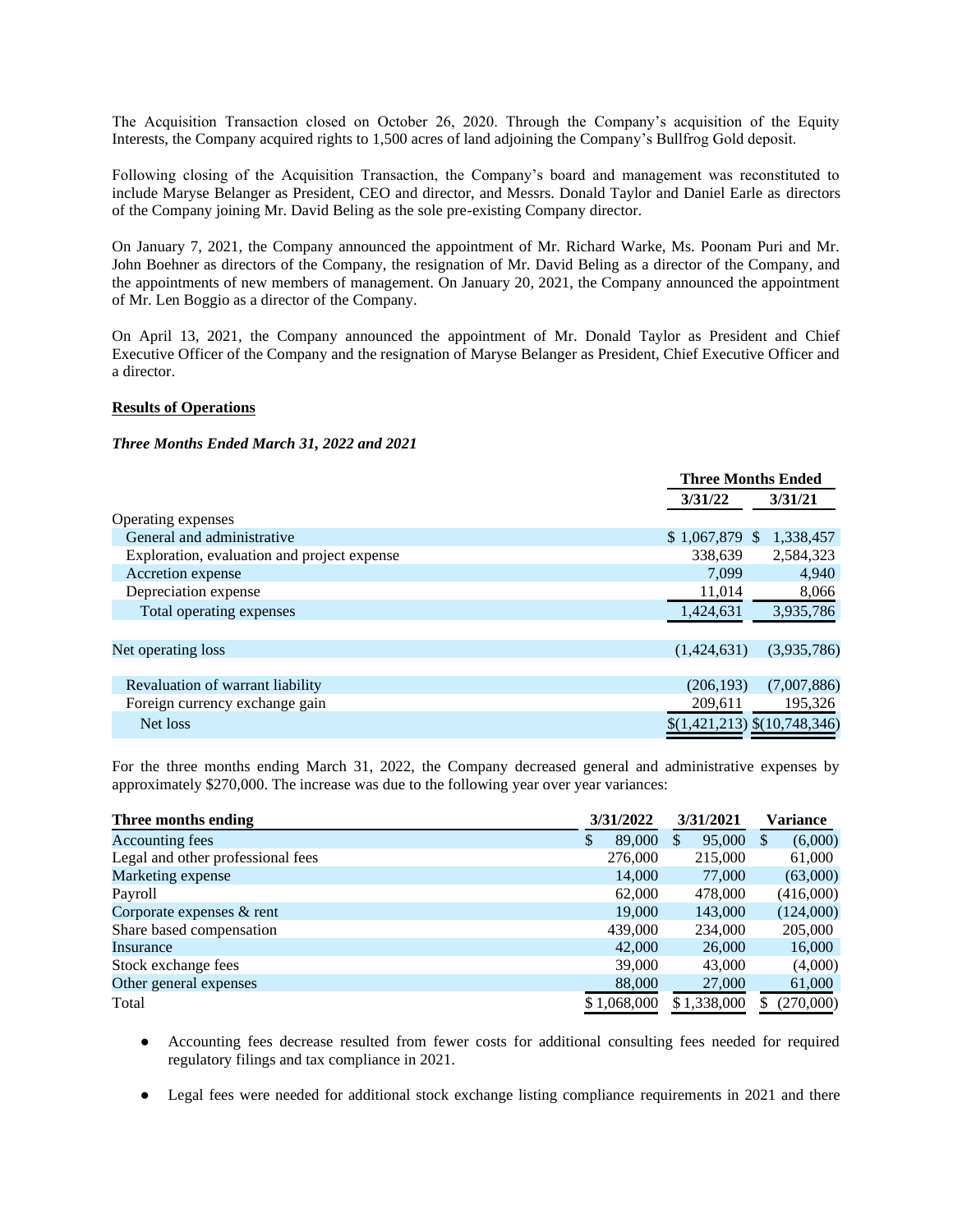was a decrease of \$121,000 in legal fees for 2022. This decrease was offset by professional consulting fees of \$72,000 and an increase in franchise tax fees of \$110,000.

- Marketing expense was lower as 2021 had additional amounts that were used for Company and shareholder awareness projects.
- The payroll and corporate expenses was from the Company entering into an agreement to share office space, equipment, personnel, consultants and various administrative services for the Company's head office located in Vancouver, BC Canada. Management expects payroll costs to continue to be lower than prior periods due to decreased personnel and consultants used in the quarter.
- The Company granted 5,825,000 options to officers, directors and employees of the Company in the first quarter 2021, pursuant to the terms of the Company's Stock Option Plan. The Company recognized sharebased compensation expense related to the stock options of \$439,000 and \$234,000 for the three months ending March 31, 2022 and 2021, respectively.

For the three months ending March 31, 2022, the Company decreased exploration, evaluation and project expenses by approximately \$2,384,000. The decrease was due to the following year over year variances:

| Three months ending     | 3/31/2022 |              | 3/31/2021   | Variance      |  |
|-------------------------|-----------|--------------|-------------|---------------|--|
| <b>Drilling</b>         | S         | 1,000        | \$1,446,000 | \$(1,445,000) |  |
| Consultants/Contractors |           | 120,000      | 556,000     | (436,000)     |  |
| Supplies and equipment  |           | 57,000       | 179,000     | (122,000)     |  |
| Assay                   |           | $\theta$     | 134,000     | (134,000)     |  |
| Water haulage           |           | $\mathbf{0}$ | 136,000     | (136,000)     |  |
| Overhead                |           | 14.000       | 115,000     | (101,000)     |  |
| Permits and fees        |           | 7.000        | 16,000      | (9,000)       |  |
| Other                   |           | 140,000      | 2,000       | 138,000       |  |
| Total                   |           | 339,000      | \$2,584,000 | \$(2,245,000) |  |

In the first quarter of 2022, The Company continued test work on the metallurgical drill samples collected in 2021. Hydrogeologic modelling and geochemical characterization of the Bullfrog deposit was initiated and remains inprogress.

Additionally, Augusta and the BLM held a Baseline Kickoff Meeting, which included various federal, state, and local agencies, and the BLM assigned a Project Manager and Interdisciplinary Team to provide guidance, approve work plans, review, and approve baseline studies necessary to progress the permitting effort.

The revaluation of the warrant liability is based on the following warrants issued:

| <b>Issue Date</b> | <b>Expiration Warrants</b><br>Date | <b>Issued</b> | <b>Exercise</b><br>Price |      |
|-------------------|------------------------------------|---------------|--------------------------|------|
| October 2020      | October 2024 18,333,333 C\$        |               |                          | 1.80 |
| March 2021        | March 2024 3.777.784 C\$           |               |                          | 2.80 |

#### **Liquidity and Capital Resources**

The Company has no revenue generating operations from which it can internally generate funds. To date, the Company's ongoing operations have been financed by the sale of its equity securities by way of public offerings, private placements and the exercise of incentive stock options and share purchase warrants. The Company believes that it will be able to secure additional private placements and public financings in the future, although it cannot predict the size or pricing of any such financings. This situation is unlikely to change until such time as the Company can develop a bankable feasibility study on one of its projects.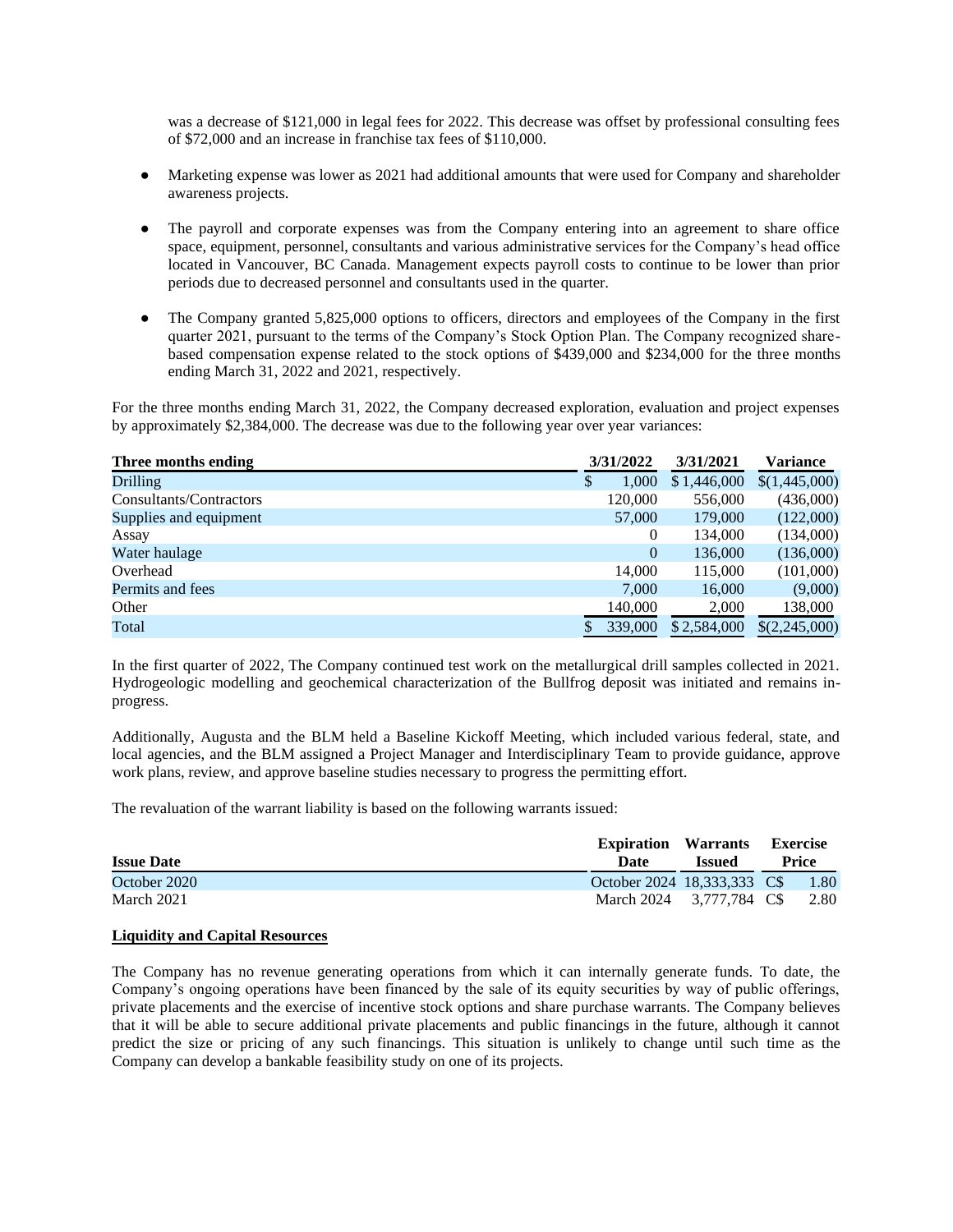On March 4, 2021, the Company issued 7,555,556 units pursuant to a private placement at a price of C\$2.25 per unit for gross proceeds of C\$17 million, each unit comprised of one share of common stock of the Company and one half of one common stock purchase warrant. Each whole warrant entitles the holder to acquire one share of common stock at an exercise price of C\$2.80 per share for a period of three (3) years from the date of issuance. Finders' fees of C\$450,000 were paid in connection with the private placement.

# *Liquidity*

As of March 31, 2022, the Company had total liquidity of \$19,024,000 in cash and cash equivalents. The Company had working capital of \$17,665,000 and an accumulated deficit of \$21,595,000. For the three months ended March 31, 2022, the Company had negative operating cash flows before changes in working capital of \$758,000 and a net loss of \$1,412,000.

As of March 31, 2021, the Company had total liquidity of \$19,582,000 in cash and cash equivalents. The Company had working capital of \$18,530,000 and an accumulated deficit of \$34,374,000. For the three months ended March 31, 2021, the Company had negative operating cash flows before changes in working capital of \$3,493,000 and a net loss of \$10,748,000.

The Company expects that it will operate at a loss for the foreseeable future and believes that it will be required to raise additional funds through debt financing, public or private equity financing, or by other means in the coming months in order to continue in business. Should such financing not be available in that time-frame, the Company will be required to reduce its activities and will not be able to carry out all of its presently planned exploration and, if warranted, development activities on its currently anticipated scheduling.

# *Capital Management*

The Company's objectives when managing capital are to safeguard the Company's ability to continue as a going concern in order to pursue the development and exploration of its mineral properties and to maintain a flexible capital structure, which optimizes the costs of capital to an acceptable risk.

As of March 31, 2022, the capital structure of the Company consists of 70,519,188 shares of common stock, par value \$0.0001, and preferred stock Series B shares convertible into 677,084 shares of common stock, par value \$0.0001. The Company manages the capital structure and adjusts it in response to changes in economic conditions, its expected funding requirements, and risk characteristics of the underlying assets. The Company's funding requirements are based on cash forecasts. In order to maintain or adjust the capital structure, the Company may issue new debt, new shares and/or consider strategic alliances. Management reviews its capital management approach on a regular basis. The Company is not subject to any externally imposed capital requirements.

#### *Contractual obligations and commitments*

The Company's contractual obligations and commitments as of March 31, 2022 and their approximate timing of payment are as follows:

|                     | l vear |                   |  |              | $1 - 3$ vears $4 - 5$ vears |        | $>5$ vears |                          | Total       |  |
|---------------------|--------|-------------------|--|--------------|-----------------------------|--------|------------|--------------------------|-------------|--|
| Leases              |        | $$152.466$ \, $$$ |  | $166.521$ \$ |                             |        |            | 46,000 \$ 675,000        | \$1,039,987 |  |
| Capital Expenditure |        | 30,000            |  | 30,000       |                             |        |            | $\overline{\phantom{0}}$ | 60.000      |  |
|                     |        | 182,466           |  | 196.521      |                             | 46,000 |            | 675,000                  | \$1,099,987 |  |

# **Off Balance Sheet Arrangements**

We do not engage in any activities involving variable interest entities or off-balance sheet arrangements.